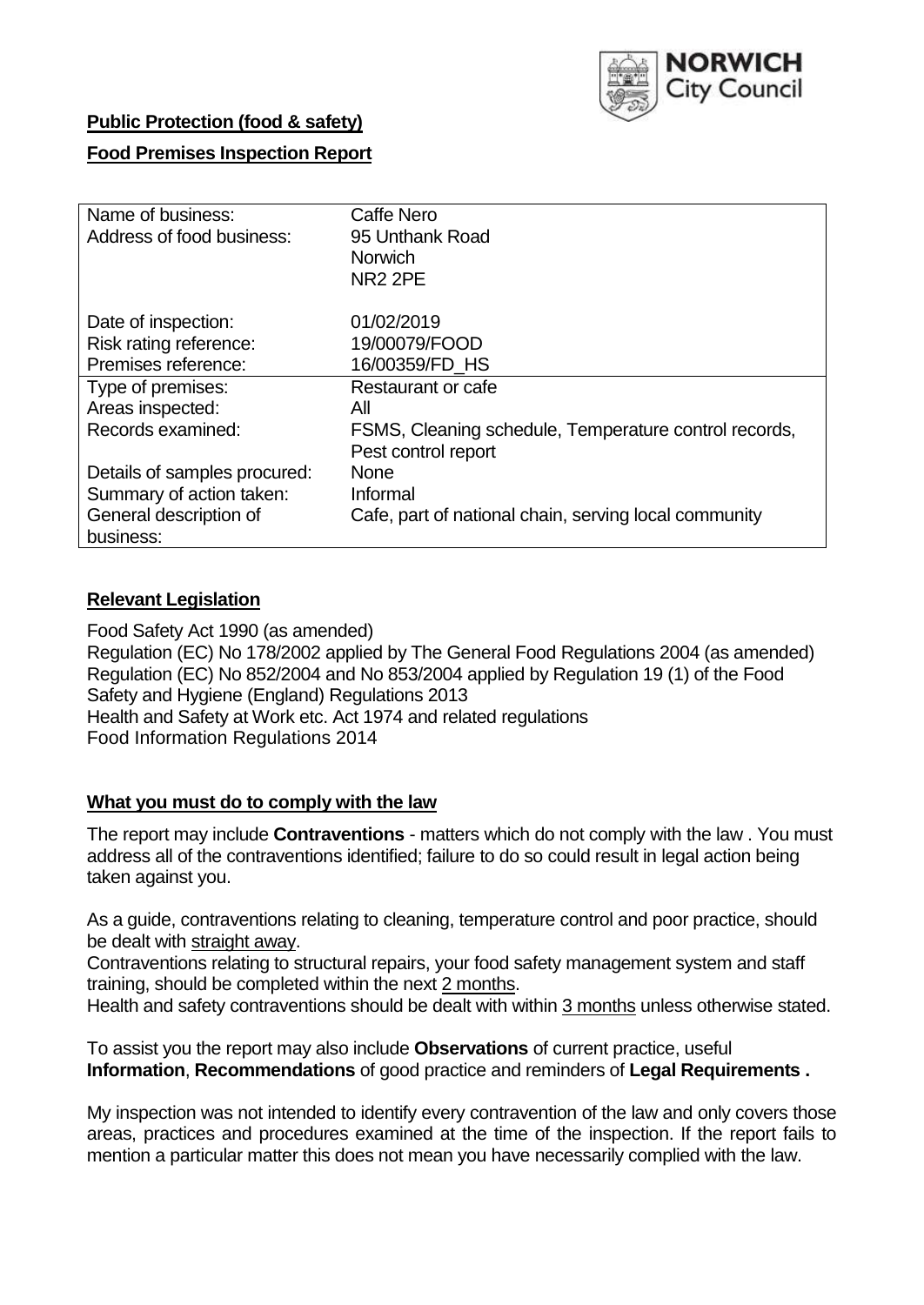# **FOOD SAFETY**

### **How we calculate your Food Hygiene Rating:**

The food safety section has been divided into the three areas which you are scored against for the hygiene rating: 1. food hygiene and safety procedures, 2. structural requirements and 3. confidence in management/control procedures. Each section begins with a summary of what was observed and the score you have been given. Details of how these scores combine to produce your overall food hygiene rating are shown in the table.

| <b>Compliance Area</b>                     |                         |                  |           | <b>You Score</b> |                |    |           |    |                |  |  |
|--------------------------------------------|-------------------------|------------------|-----------|------------------|----------------|----|-----------|----|----------------|--|--|
| Food Hygiene and Safety                    |                         |                  |           | 0                | 5              | 10 | 15        | 20 | 25             |  |  |
| <b>Structure and Cleaning</b>              |                         |                  |           | $\Omega$         | 5              | 10 | 15        | 20 | 25             |  |  |
| Confidence in management & control systems |                         |                  | $\Omega$  | 5                | 10             | 15 | 20        | 30 |                |  |  |
|                                            |                         |                  |           |                  |                |    |           |    |                |  |  |
| <b>Your Total score</b>                    | $0 - 15$                | 20               | $25 - 30$ |                  | $35 - 40$      |    | $45 - 50$ |    | > 50           |  |  |
| <b>Your Worst score</b>                    | $\overline{\mathbf{5}}$ | 10 <sup>10</sup> | 10        |                  | 15             |    | 20        |    | $\blacksquare$ |  |  |
|                                            |                         |                  |           |                  |                |    |           |    |                |  |  |
| <b>Your Rating is</b>                      | 5                       | 4                | 3         |                  | $\overline{2}$ |    |           |    | $\overline{0}$ |  |  |

Your Food Hygiene Rating is 5 - a very good standard



## **1. Food Hygiene and Safety**

Food hygiene standards are high. You demonstrated a very good standard of compliance with legal requirements. You have safe food handling practices and procedures and all the necessary control measures to prevent cross-contamination are in place. Some minor contraventions require your attention. **(Score 5)**

## Contamination risks

**Observation** paper towels to dry wet hands sited above equipment behind main counter i.e. ice scoop and equipment. Dirty water when drying hands could fall and contaminated items/surfaces below.

#### Temperature Control

**Observation** I was pleased to see you were able to limit bacterial growth and/or survival by applying appropriate temperature controls at points critical to food safety and that you were monitoring temperatures.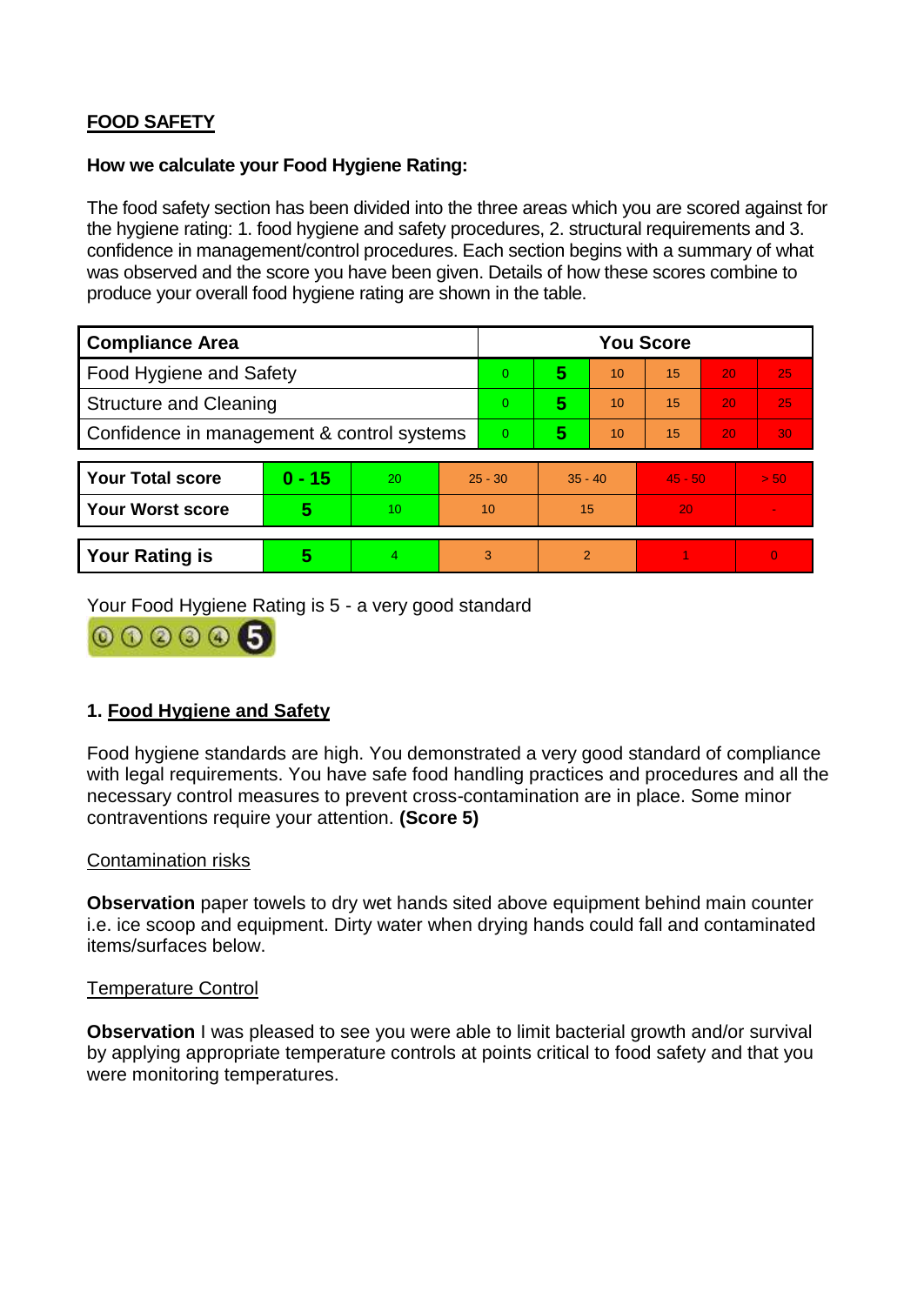## **2. Structure and Cleaning**

The structure facilities and standard of cleaning and maintenance are all of a good standard and only minor repairs and/or improvements are required. Pest control and waste disposal provisions are adequate. The minor contraventions require your attention. **(Score 5)**

## Cleaning of Structure

**Contravention** The following items were dirty and require more frequent and thorough cleaning:

• high level cleaning behind food counter in amongst wood ceiling beams as cobwebs were seen

**Contravention** The following items could not be effectively cleaned and must be covered or made non-absorbent:

untreated wood ceiling beams above main counter area.

## Facilities and Structural provision

**Observation** I was pleased to see the premises had been well maintained and that adequate facilities had been provided.

### **3. Confidence in Management**

A food safety management system is in place and you demonstrate a very good standard of compliance with the law. Food hazards are understood properly controlled managed and reviewed. Your records are appropriate and generally maintained. Your staff are suitably supervised and trained. You have a good track record. There are some minor contraventions which require your attention. **(Score 5)**

## Type of Food Safety Management System Required

**Observation** You were monitoring (and recording) the temperatures of your fridges and freezers well as the temperature of cooked/hot-held food and could demonstrate effective systems for controlling bacterial growth and survival.

#### **Traceability**

**Observation** Your records were such that food could easily be traced back to its supplier.

## Waste Food and other Refuse

**Observation** You had measures in place to dispose of waste food appropriately and were employing the services of an approved waste contractor.